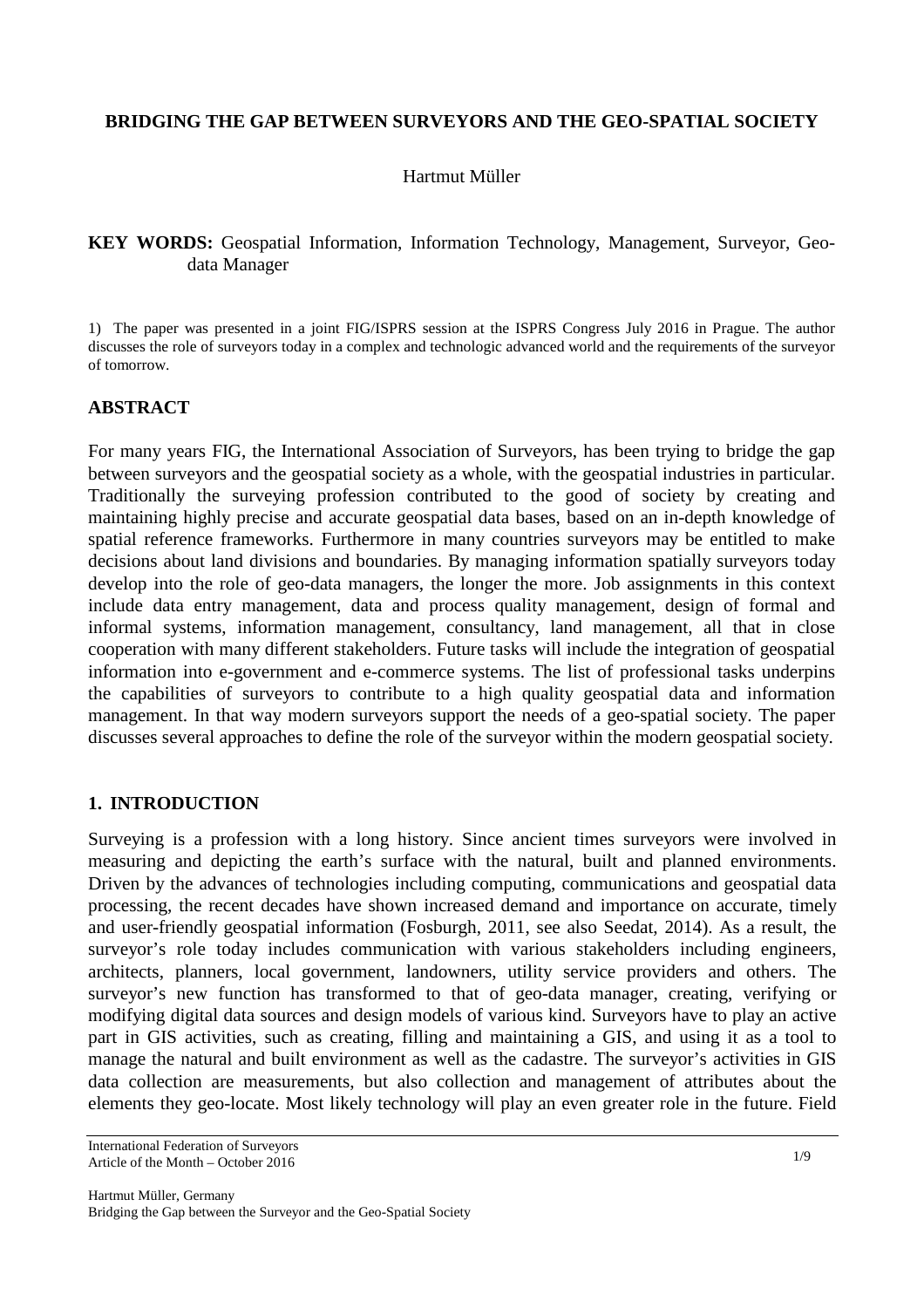systems can be coupled with mobile phone and Internet access, cloud computing and web-based geodatabases. In that way information and techniques can be combined to an extent never before thought. Traditionally, surveyors are well educated in terms of theory, mathematics, principles of redundancy and quality assurance. The opportunity for the surveyor to provide services that enable best practices in data collection and quality assurance is still present today. More than that, the deeper understanding of processes is even more important in times where the surveying equipment has become so user-friendly that the technology in most cases can be used by non-surveyors. The ability to plan with a GIS and to use it to understand ongoing processes is a huge opportunity for a geo-data manager. The surveyor of the future is able to extract new information and knowledge from existing datasets and to provide it to land managers. The society insists on speedier data collection and generation of useful information. Therefore, it becomes imperative to use analysis tools for managing, verifying and interpreting vast data volumes, data collection for populating and updating the GIS, quality assurance and data management and analysis. Communicating the information to the users will be another key challenge. Surveyors should be prepared to present information using a variety of media including static and dynamic visualizations. The surveyor of the future must demonstrate a broad set of multidisciplinary skills. He or she must have the skills to navigate various cultural and technical barriers as well as to communicate across different knowledge areas, disciplines and customary local processes. The world today has evolved from data collection into geo-data management and information and knowledge extraction. Individual surveyors, and the societies they belong to, must collaborate with academia, government and industry to achieve common goals and benefits. Fosburgh, 2011 states that surveyors are the geodata managers of the future--and that tomorrow's professionals are prepared for the challenge through education, training and professional development. In the following sections the positions of FIG, the International Federation of Surveyors and of DVW, German Society of Geodesy, Geoinformation and Land Management in this debate will be reported.

## **2. FIG DEFINITION OF THE FUNCTIONS OF THE SURVEYOR**

FIG is a federation of national associations and represents the surveying disciplines. Its aim is to ensure that the disciplines of surveying and all who practise them meet the needs of the markets and communities that they serve. It realises its aim to ensure that the disciplines of surveying meet the needs of markets and communities by promoting the practice of the profession and encouraging the development of professional standards. In 2004, the FIG General Assembly adopted its own definition of the functions of the surveyor (FIG, 2004).

#### **2.1 The official FIG definition**

**2.1.1 Executive summary:** A surveyor is a professional person with the academic qualifications and technical expertise to conduct one, or more, of the following activities;

- to determine, measure and represent land, three-dimensional objects, point-fields and trajectories;
- to assemble and interpret land and geographically related information,

International Federation of Surveyors Article of the Month – October 2016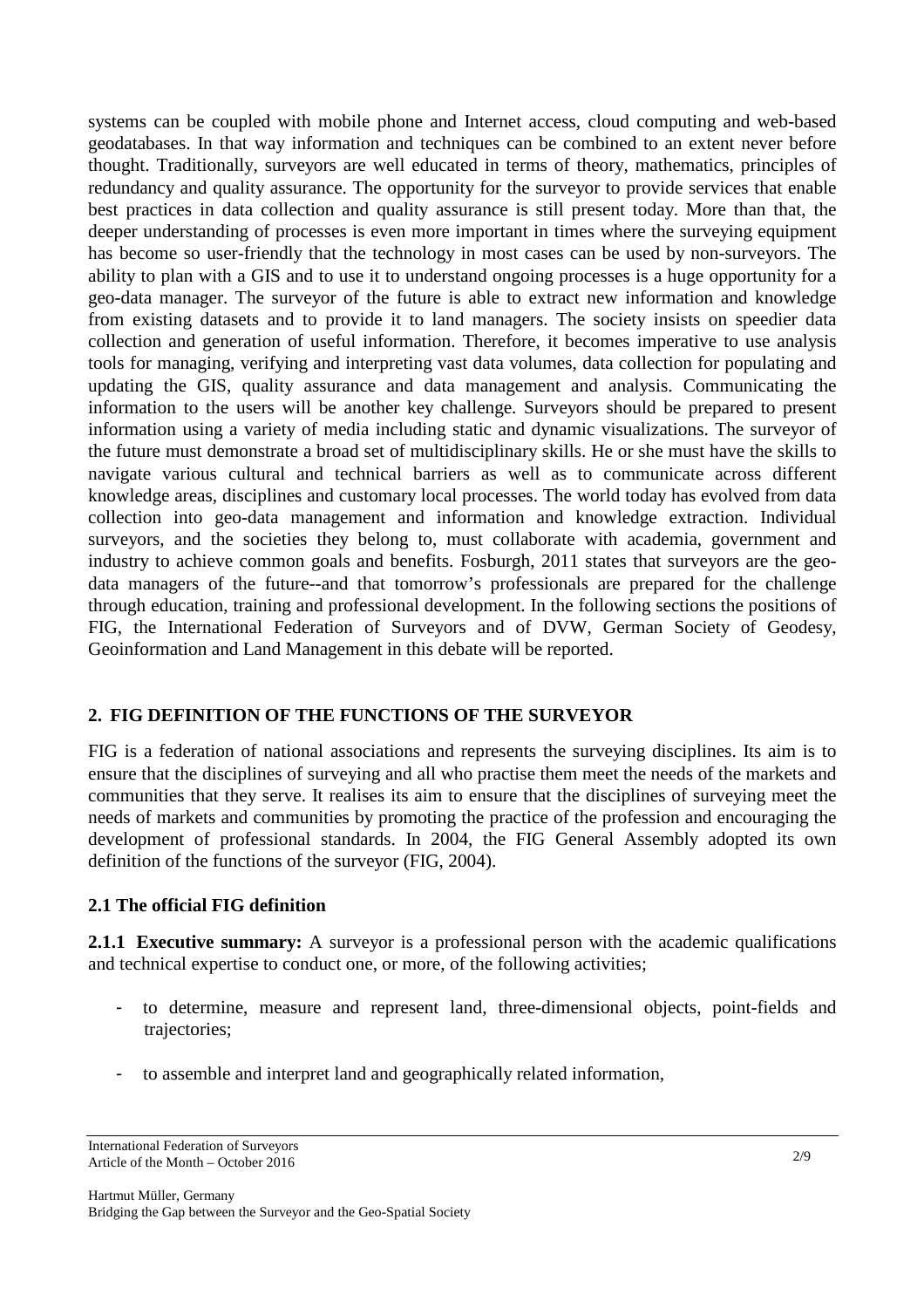- to use that information for the planning and efficient administration of the land, the sea and any structures thereon; and,
- to conduct research into the above practices and to develop them.

**2.1.2 Detailed functions:** The surveyor's professional tasks may involve one or more of the following activities which may occur either on, above or below the surface of the land or the sea and may be carried out in association with other professionals.

1. The determination of the size and shape of the earth and the measurement of all data needed to define the size, position, shape and contour of any part of the earth and monitoring any change therein.

2. The positioning of objects in space and time as well as the positioning and monitoring of physical features, structures and engineering works on, above or below the surface of the earth.

3. The development, testing and calibration of sensors, instruments and systems for the abovementioned purposes and for other surveying purposes.

4. The acquisition and use of spatial information from close range, aerial and satellite imagery and the automation of these processes.

5. The determination of the position of the boundaries of public or private land, including national and international boundaries, and the registration of those lands with the appropriate authorities.

6. The design, establishment and administration of geographic information systems (GIS) and the collection, storage, analysis, management, display and dissemination of data.

7. The analysis, interpretation and integration of spatial objects and phenomena in GIS, including the visualisation and communication of such data in maps, models and mobile digital devices.

8. The study of the natural and social environment, the measurement of land and marine resources and the use of such data in the planning of development in urban, rural and regional areas.

9. The planning, development and redevelopment of property, whether urban or rural and whether land or buildings.

10. The assessment of value and the management of property, whether urban or rural and whether land or buildings.

International Federation of Surveyors Article of the Month – October 2016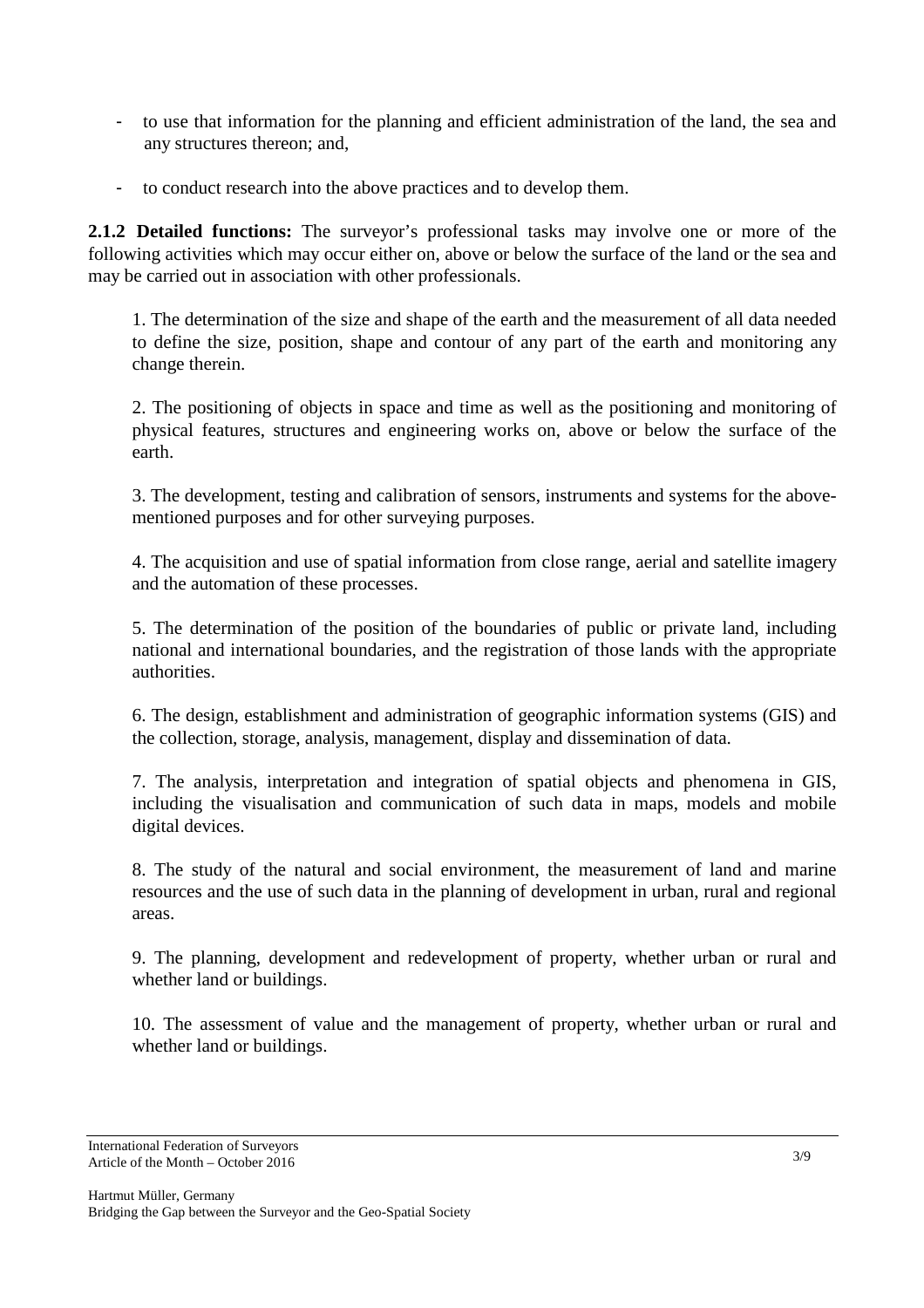11. The planning, measurement and management of construction works, including the estimation of costs.

In the application of the foregoing activities surveyors take into account the relevant legal, economic, environmental and social aspects affecting each project.

## **2.2 Recent developments in FIG**

The definition reported in Section 2.1 reflects to a great extent the traditional professional field of surveyors. At the FIG Working Week in Rome, Italy, (May 6-10, 2012) FIG started to broaden its view towards a wider definition, described by the term 'Surveyor 2.0' (Schennach et al., 2012). Teo CheeHai, past president of FIG, has noticed that '*the role of the surveyor is evolving from a professional who used to be viewed as a "measurer" to a professional who measures, models, and manages'.* 

ACSM, 2012 notes rapid technological changes are taking place in a challenging economic and political landscape. Online and mobile services, such as online maps and smartphone apps, are stimulating an increasing interest and use of geospatial information. Citizen- centric service delivery is crucial. In this interview the president argues, that surveyors *'will be required to embrace open standards; be inclusive, learn to incorporate volunteered information; ensure interoperability of systems, institutions and legislation; have a culture of collaboration and sharing to avoid duplication; develop enabling platforms in order to deliver knowledge derived from data of*  different scales and origins in the form of "actionable" information'. In an ongoing discussion FIG now promotes the 'Surveyor 2.0 model' (Fig. 1).



International Federation of Surveyors Article of the Month – October 2016

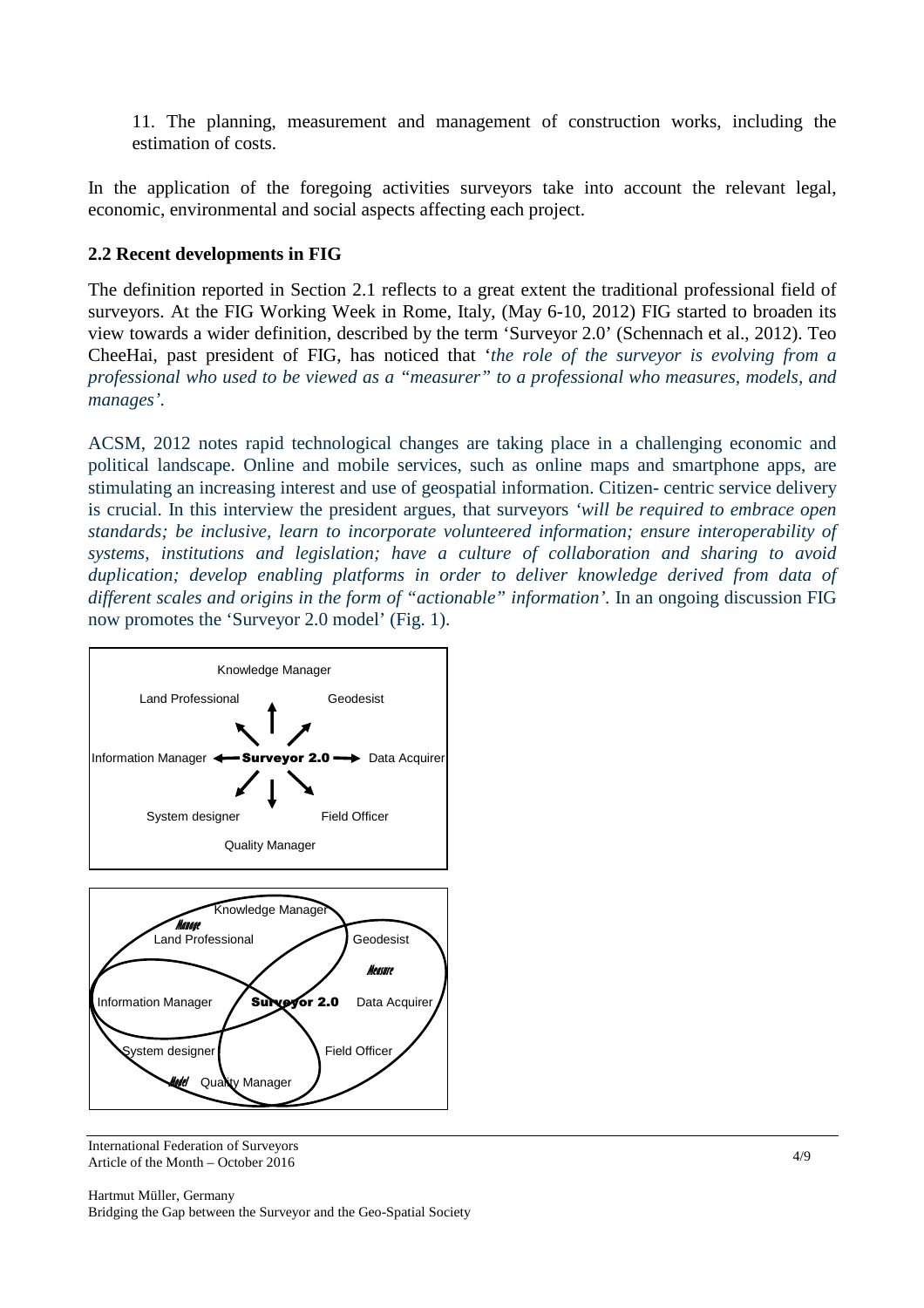Figure 1. The Surveyor 2.0 Model, adapted from G. Schennach et al. (2012)

Here, the surveyor is described in the triad Manage-Model-Measure. Such a definition seems to largely overlap with the definition of a geo-data manager (see the following section).

# **3. THE PROFILE OF A GEO-DATA MANAGER**

Recently, in an ongoing process the Working Group 'Geoinformation and Geo-data Management' of the German DVW, Society for Geodesy, Geoinformation and Land Management worked on the definition of a geo-data manager's functions. In the following sections some intermediate results of the work will be reported.

## **3.1 The framework of geo-data management**

Geo-data management is a cross-cutting task of Geodesy and Geoinformatics comprising three core areas of expertise (Fig. 2):



Figure 2. The triad of Geo-data Management,

(German DVW Working Group, 2016, unpublished)

1. Geoinformation; in particular application-specific recording, quality assurance, analysis and presentation of spatial objects based on the geodetic spatial reference of position, height and gravity (Geo skills),

2. Information technology; in particular technology of data and systems, design and implementation of technical solutions, development of service-oriented architectures and systems, modeling, coding and automation of data exploration, by methods of information and communication technology (IT skills)

3. Management; in particular strategic development, structuring, coordination and control of processes, by communication with all involved parties (management skills)

# **3.2 The individual profile of a geo-data manager**

Depending on the individual field of work a geo-data manager may face a considerable range of required skills in the three core areas of expertise Geoinformation, Information technology, Management. The full requirements profile of a geo-data manager comprises the following components

International Federation of Surveyors Article of the Month – October 2016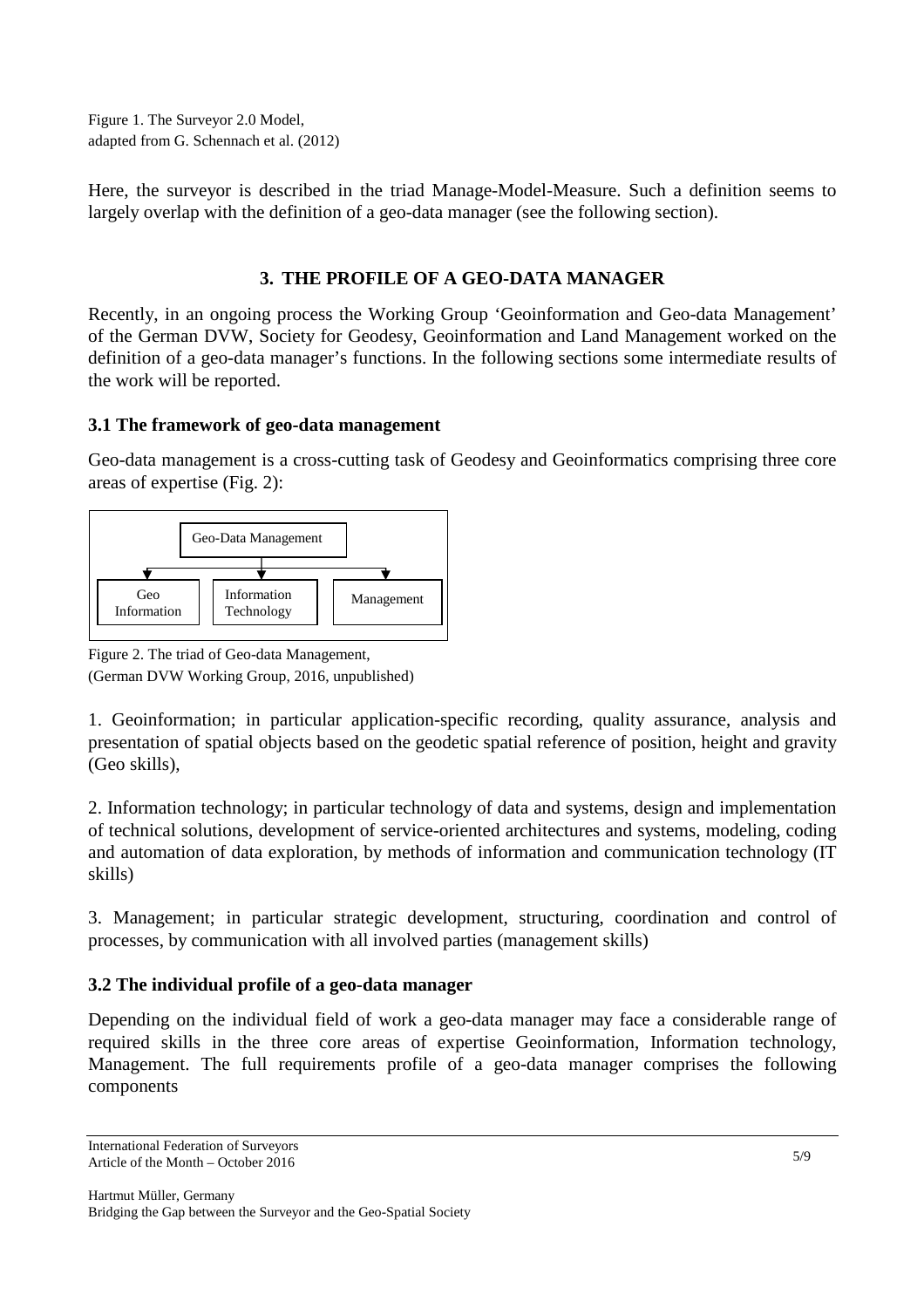**3.2.1 Professional skills:** the following section describes the full list of currently identified professional skills of a geo-data Manager.

1. Establishment of a framework for the comprehensive use of geospatial data. The geo-data manager coordinates development and operation of spatial data infrastructures to provide spatial data from different sources by interoperable spatial data services. He or she moderates the interests of providers and users and develops the legal, professional, technical and organizational framework for the comprehensive use of spatial data. He or she develops application-driven specifications for data provision via standard based services. He or she monitors compliance with the specifications to ensure the multidisciplinary usability of spatial data (interoperability).

2 Identification of spatial data needs, as-is analysis and data collection. The geo-data Manager identifies and analyzes the user requirements (internal vs. external users) in the context of specific applications. He or she gets an overview of available data (inventory analysis of in-house offers against third party offers) and evaluates the potential benefit of spatial data sets for specific application areas, in cooperation with experts from other disciplines. He or she procures appropriate spatial data obtained by third parties and clarifies access, usage and pricing conditions.

3 Data processing, administration, management and updating. The geo-data Manager collects existing data, transforms them into consistent data formats, integrates them geometrically and semantically into a Geographic Information System (GIS), prepares them to meet individual professional requirements, updates and maintains them. He or she accomplishes these tasks within an established framework and provides the necessary transformation rules, exchange formats and meta data.

4 Application-specific exploration of spatial data, process integration and information management. By analyzing and redesigning processes and by developing an adapted role model the geo-data manager supports the integration of data products into an existing environment of administrative and business processes. To generate new information he or she designs and implements automated analysis of combinations of spatial data from different sources (exploration of Big Geo-Data). He or she prepares the results clearly. He or she is involved in collaboration processes with other disciplines to interpret spatial data appropriately. He or she ensures that the necessary information is generated in a user-centric form.

5 Design of new data products. On the basis of needs assessment and inventory analysis the geo-data manager designs new data products for specific applications while also taking into account future demands of stakeholders. To achieve that, he or she creates conceptual application schemes in communication with other specialists and IT experts data. Following his or her professional expertise the coding for the data transfer in appropriate data formats will be performed (external schema). He or she provides support for the implementation of the data management policy

International Federation of Surveyors Article of the Month – October 2016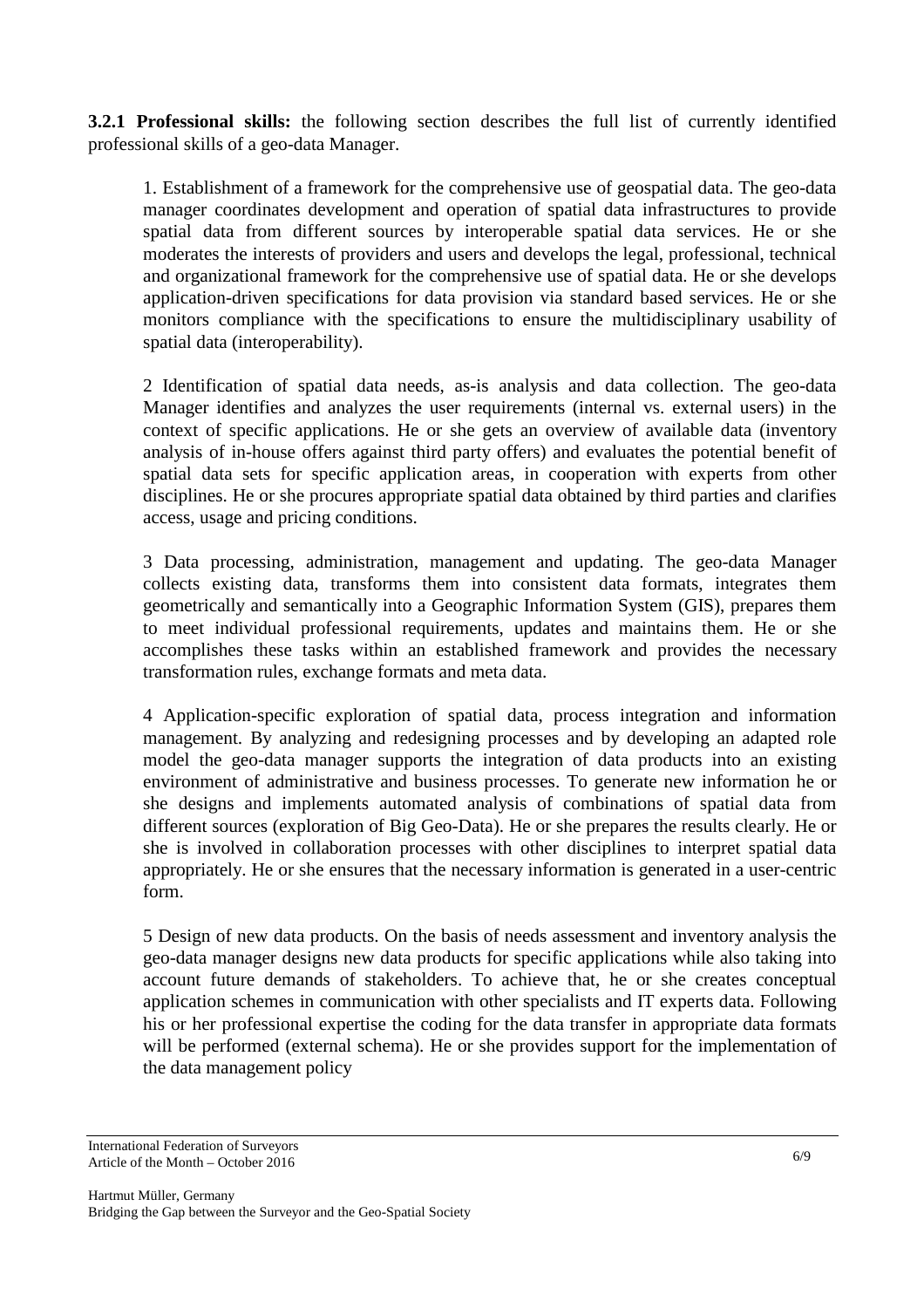6 Development of production methods. The geo-data manager identifies appropriate methods for the geodetic collection of the product data (initial recording vs. updating, such as terrestrial surveying, remote sensing, crowdsourcing, mobile mapping) and adapts them to the technical requirements. He or she coordinates the interaction of different partners to create novel data products. He or she develops quality assurance procedures to guarantee for the long-term professional and technical product quality which meets the user requirements.

7 Definition of the general data production environment, particularly for marketing and sales activities. The geo-data manager determines the framework for spatial data marketing and sales. He or she determines product names and product specifications, takes into consideration any access restrictions (copyright, security, privacy) and other obligations determined by legal regulations. He or she defines the usage and payment terms, targeted markets, distribution channels, product availability, performance and provided capacity of the data production process. He or she creates the documentation of product specification, for in house use and for publication in metadata catalogs provided within spatial data infrastructures.

8 Implementation and operation of an IT infrastructure to manage spatial data (GeoIT infrastructure). The geo-data manager identifies data volumes, access rights, facades and role models for the use of spatial data in an organization. Following the trends of the mainstream IT he or she designs a standards based architecture of an appropriate GeoIT infrastructure. The design of such architecture includes the system design of network, servers, database management system, application technology, referring to modern IT concepts (SOA, ROA, etc.) including operation and safety concepts (ITSM). He or she makes decisions on the necessary components of the GeoIT infrastructure, such as GIS, software / hardware and other technical core components (geo portals, geo catalogues, etc.).

9 Design and development of services and applications. Following the identified and adopted user requirements the geo-data manager develops spatial data processing services to facilitate the implementation of user-specific applications (desktop, web, mobile) such as specialized geographic information systems vs. mainstream e-government applications and other procedures.

10 Quality management and quality control. The geo-data manager designs and implements the user oriented framework for quality assurance of the spatial data and of the derived products. He installs mechanisms to monitor the entire process chain in order to ensure the spatial data product quality.

11 Basic, advanced and further training. The geo-data manager provides basic, advanced and further user training.

**3.2.2 Methodological and social skills:** the following section describes the most important identified methodological and social skills of a geo-data Manager.

International Federation of Surveyors Article of the Month – October 2016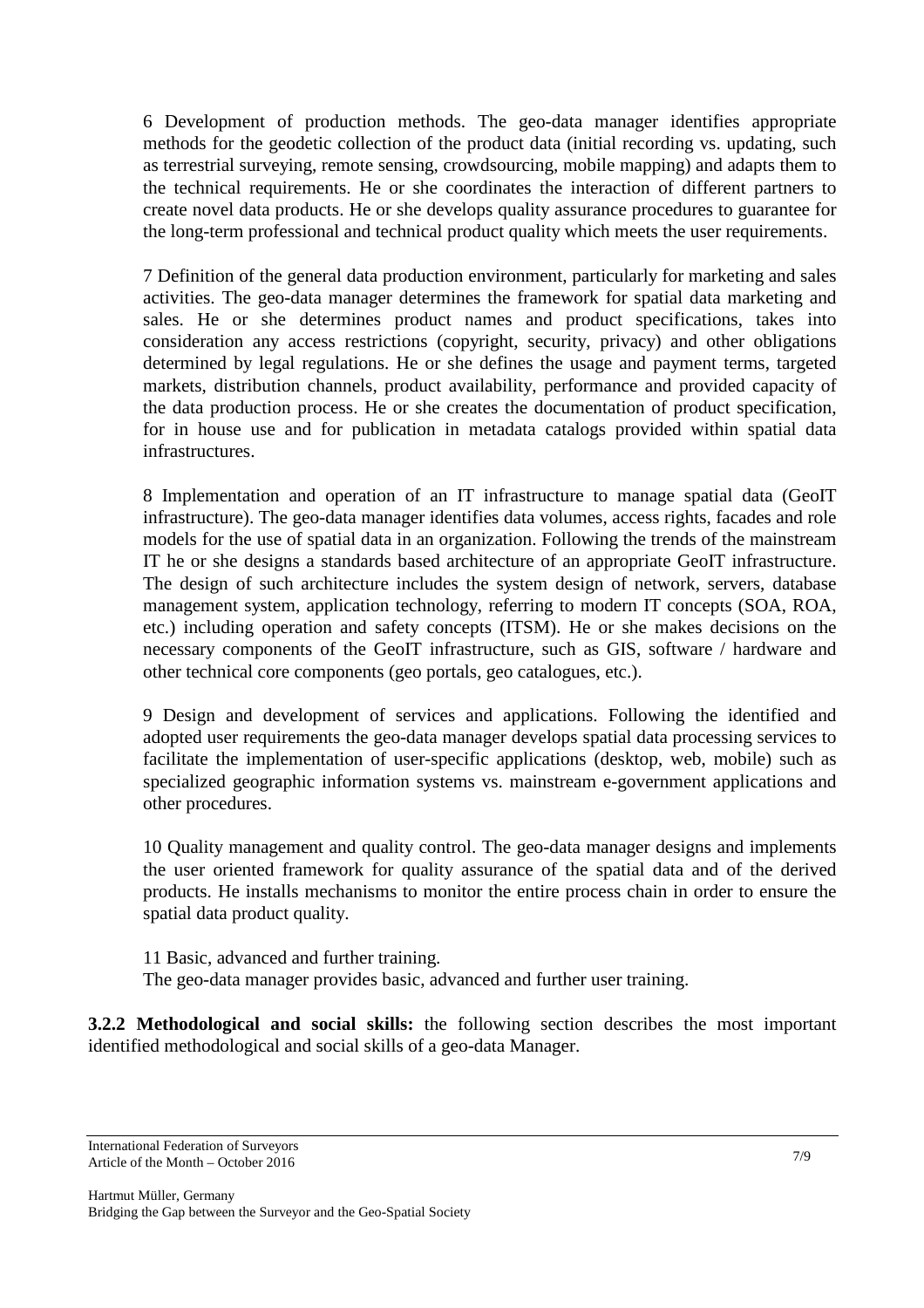1 Project management. The geo-data manager is involved in award procedures, support, monitoring, controlling, resource management (human, technical, financial), process documentation, reporting, profitability analysis, decision management, and operational management of spatial data projects and products.

2 Coordination. The geo-data manager coordinates and controls all spatial data related processes in cooperation with all stakeholders. He or she is the link between the technical and administrative management levels. He or she moderates and supports the cooperation of different stakeholders and ensures transparency in the project consortium (information sharing).

3 Moderation. The geo-data manager moderates complex processes in a highly interdisciplinary context. Fast-moving developments in the digital world continuously generate processes of change. Different understanding of the same topics across different professional disciplines has to be considered. Reservations with regard to Geo-IT infrastructures are still present. In this environment the geo-data manager has to be a conflict manager who has pronounced negotiation skills.

# **4. CONCLUSIONS**

In the previous sections it was shown in which ways today's surveyors can take action for the benefit of a modern geospatial society. Job assignments in this context include technical tasks such as data entry management of highly heterogeneous spatial data created by classical surveying activities, mobile mapping, aerial and satellite imagery, crowdsourcing activities, and others; information management, consisting of data integration and transformation, of data integration from different sources, general IT, web technologies; quality management, including responsibility for the accuracy of attributes and relationships of data, for accuracy assessment, for completeness and reliability of data, for certification; system design of formal and informal systems for security of land tenure, for creation and maintenance of code lists, for spatial data infrastructures, for 2D and 3D data management, workflows, business processes. In such a highly interdisciplinary working environment non-technical skills are required for interpersonal communication, including responsibility for participation management, handling of appeal procedures, and conflict resolution. Consultancy for urban and rural development, reorganization, real estate issues, spatial planning may be further components of the professional work. Future tasks include the integration of geospatial information into e-government and e-commerce systems. Surveyors have the potential to perform high quality geospatial data and information management. If the surveying profession takes the plunge into the new fields the gap between surveyors and the geospatial society can be closed.

## **ACKNOWLEDGEMENTS**

Decisive contributions of the members of the German Working Group André Caffier, Dieter Heß, Martin Scheu, Markus Seifert, Robert Seuß to this work are well acknowledged.

## **REFERENCES**

Schennach, G., Lemmen, C., Villikka, M., 2012. Be part of the solution, not the problem! FIG Working Week, Rome, Italy. GIM International, July 2012, pp 33-35.

Hartmut Müller, Germany Bridging the Gap between the Surveyor and the Geo-Spatial Society

International Federation of Surveyors Article of the Month – October 2016